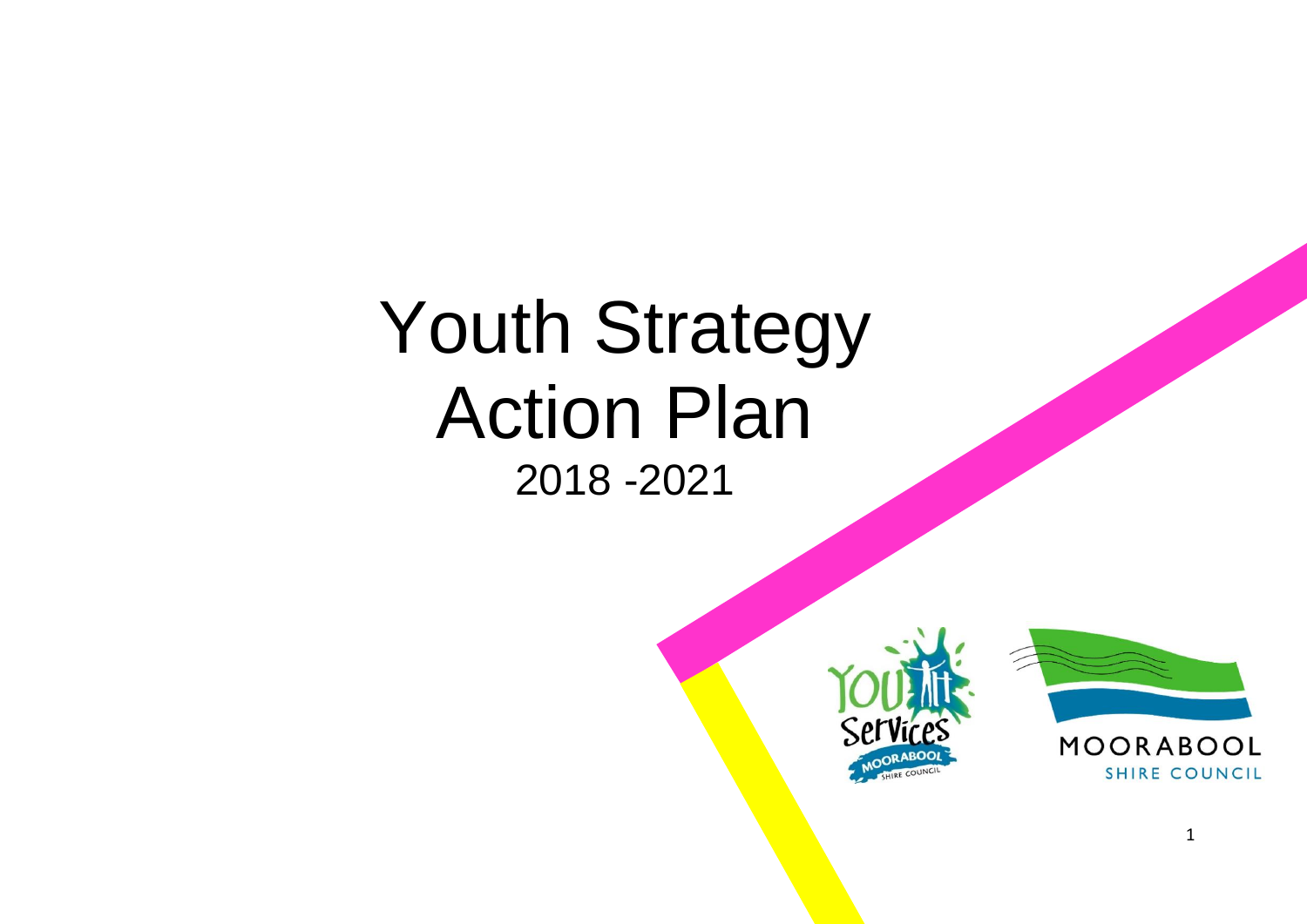# **Action Plan: Priority Area One- Health & Wellbeing**

| Goal                                                           | <b>Action</b>                                                                                                                                                                                    | What does success look like?                                                                                                                                                                                                                                                                                                                | Cost     | <b>Partners</b>                                                                                                                                                                         | <b>Timeline</b>   |
|----------------------------------------------------------------|--------------------------------------------------------------------------------------------------------------------------------------------------------------------------------------------------|---------------------------------------------------------------------------------------------------------------------------------------------------------------------------------------------------------------------------------------------------------------------------------------------------------------------------------------------|----------|-----------------------------------------------------------------------------------------------------------------------------------------------------------------------------------------|-------------------|
| Young people<br>in Moorabool<br>have improved<br>mental health | Provide opportunities for the<br>implementation of art programs for young<br>people aged 12-18 years with a focus on<br>improved mental health, positive self-image<br>and increase self-esteem. | • Program trialed.<br>• Young people attending the programs.<br>• Program evaluated.<br>• Alternative funding steams investigated.                                                                                                                                                                                                          |          | <b>Moorabool Agencies</b><br>and Schools<br>Together (MAST)<br>Agencies<br><b>Bacchus Marsh Arts</b><br>Council<br><b>WRISC Family</b><br>Violence<br><b>YAG</b><br><b>Young People</b> | Year 1            |
|                                                                | Youth Development Officers to be trained<br>in the delivery of accredited Youth Mental<br>Health First Aid.                                                                                      | • Additional funding committed by Council to<br>provide the delivery training and programs.<br>• Youth Development Officers Accredited as<br>Mental Health First Aid Trainers.<br>• Mental Health initiatives and information<br>incorporated into existing programs and services.                                                          | \$10,000 | <b>YAG</b><br>Young People                                                                                                                                                              | Year <sub>2</sub> |
|                                                                | Facilitate the delivery of Youth Specific<br>Mental Health First Aid training.                                                                                                                   | • A yearly training calendar developed.<br>• A minimum of five sessions delivered each year<br>to young people aged 15-18 years. Throughout<br>the municipality.<br>• A minimum of 100 young people trained in mental<br>health first aid each year.<br>• Deliver a minimum of two sessions to parents of<br>young people aged 12-18 years. | \$5,000  | <b>Bacchus Marsh</b><br>Secondary College<br>Young People                                                                                                                               | Year <sub>3</sub> |
|                                                                | Review and enhance the delivery of the<br>ACTIVE8 Program.                                                                                                                                       | • Evaluations and review completed.<br>• Memorandum of Understanding (MOU)<br>developed with Bacchus Marsh Secondary<br>College.                                                                                                                                                                                                            |          | <b>Bacchus Marsh</b><br>Secondary College<br><b>MAST Agencies</b><br>Young People                                                                                                       |                   |
| Van Go project<br>is delivered in<br><b>Moorabool</b>          | Council partners with WRISC to deliver the<br>Van Go pilot program.                                                                                                                              | • Referral data and evidence of participation in<br>therapeutic programs.                                                                                                                                                                                                                                                                   |          | Van Go                                                                                                                                                                                  | Year 1            |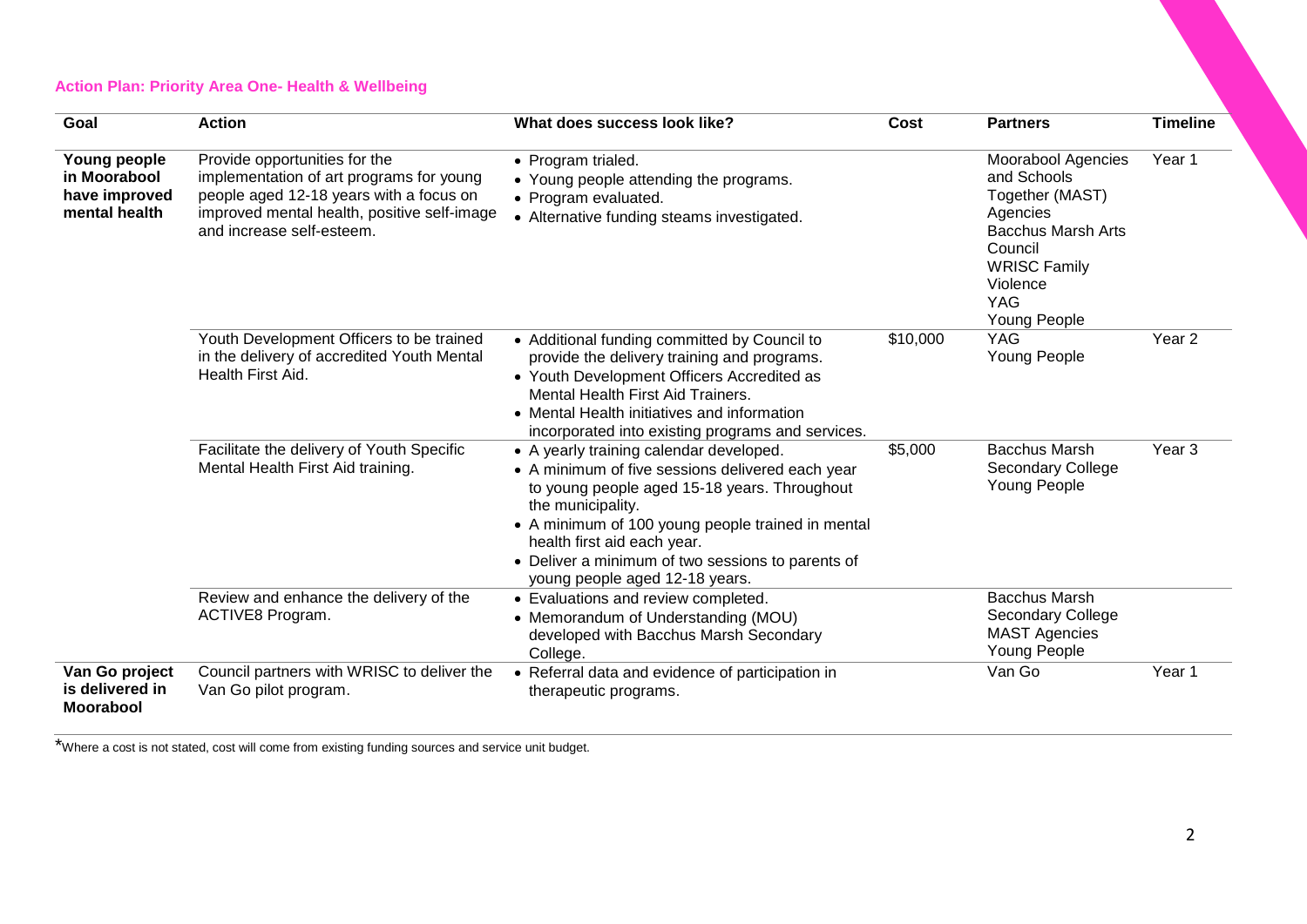# **Action Plan: Priority Area One- Health & Wellbeing Continued**

| Goal                                                                                                             | <b>Action</b>                                                                                                                            | What does success look like?                                                                                                                                                                                                                                                                                                                                                                      | Cost    | <b>Partners</b>                                                                | <b>Timeline</b>   |
|------------------------------------------------------------------------------------------------------------------|------------------------------------------------------------------------------------------------------------------------------------------|---------------------------------------------------------------------------------------------------------------------------------------------------------------------------------------------------------------------------------------------------------------------------------------------------------------------------------------------------------------------------------------------------|---------|--------------------------------------------------------------------------------|-------------------|
| <b>Promote Young</b><br><b>Peoples</b><br>continued<br>engagement in<br>education to<br>year 12 or<br>equivalent | Formalise Moorabool's involvement in the<br>Reclink program to ensure it is adequately<br>staffed and resourced.                         | • Formal process developed for Reclink.<br>• Maximum participation by young people.<br>• MOU developed with partner agencies.<br>• Investigate opportunities for local Reclink<br>programs in Moorabool.                                                                                                                                                                                          |         | <b>Bacchus Marsh</b><br><b>Secondary College</b><br>Victoria Police<br>RecLink | Year 1            |
| Young people<br>in Moorabool<br>have access to<br>information on<br>healthy<br>lifestyles                        | Provide opportunities to partner with other<br>agencies to deliver programs that focus on<br>healthy lifestyle choices for young people. | • A variety of programs implemented, on topics<br>such as healthy eating, positive body image,<br>physical activity and other healthy life style<br>choices.<br>• Maximum participation by young people.<br>• Regular articles and information to promote<br>positive body image is shared through Youth<br>Services social media and at Youth events and<br>programs.<br>• Programs implemented. |         | <b>MAST Agencies</b><br><b>YAG</b><br>Young People                             | Year 1            |
| Young people<br>in Moorabool<br>have access to<br>a range                                                        | Advocate for more locally based Mental<br>Health Services for young people.                                                              | • Development and implementation of an advocacy<br>plan & community campaign.<br>• Improved provision of locally based services.<br>• Evidence of advocacy undertaken.                                                                                                                                                                                                                            |         | <b>MAST Agencies</b><br>YAG                                                    | Years 1-3         |
| services                                                                                                         | In partnership with WRISC Family Violence<br>Service support young people who have<br>experienced family violence.                       | • Young people referred to Van Go program.<br>• Programs delivered in partnership.                                                                                                                                                                                                                                                                                                                |         | <b>WRISC- Van Go</b><br>Victoria Police                                        | Year 1            |
|                                                                                                                  | Advocate for Headspace to provide<br>outreach services within Moorabool.                                                                 | • Headspace delivering Services from studio 22.<br>• Evidence of advocacy.                                                                                                                                                                                                                                                                                                                        |         | <b>MAST Agencies</b>                                                           | Year 1-2          |
|                                                                                                                  | Undertake a mapping of Services and<br>information available to young people and<br>the communities of Moorabool.                        | • Mapping complete.<br>• Information on high priority areas such as<br>Bullying, Mental Health, Drug & alcohol and<br>education options provided in youth friendly<br>formats and distributed online and in hardcopy.                                                                                                                                                                             | \$5,000 | <b>MAST</b> Agencies                                                           | Year <sub>2</sub> |
|                                                                                                                  | Create a guide to services specific for<br>young people that is readily available in<br>digital and print format.                        | • Guide designed and distributed to young people<br>and parents.<br>• Additional funds committed for the development<br>of a guide.                                                                                                                                                                                                                                                               | \$5,000 | <b>MAST Agencies</b>                                                           | Year <sub>3</sub> |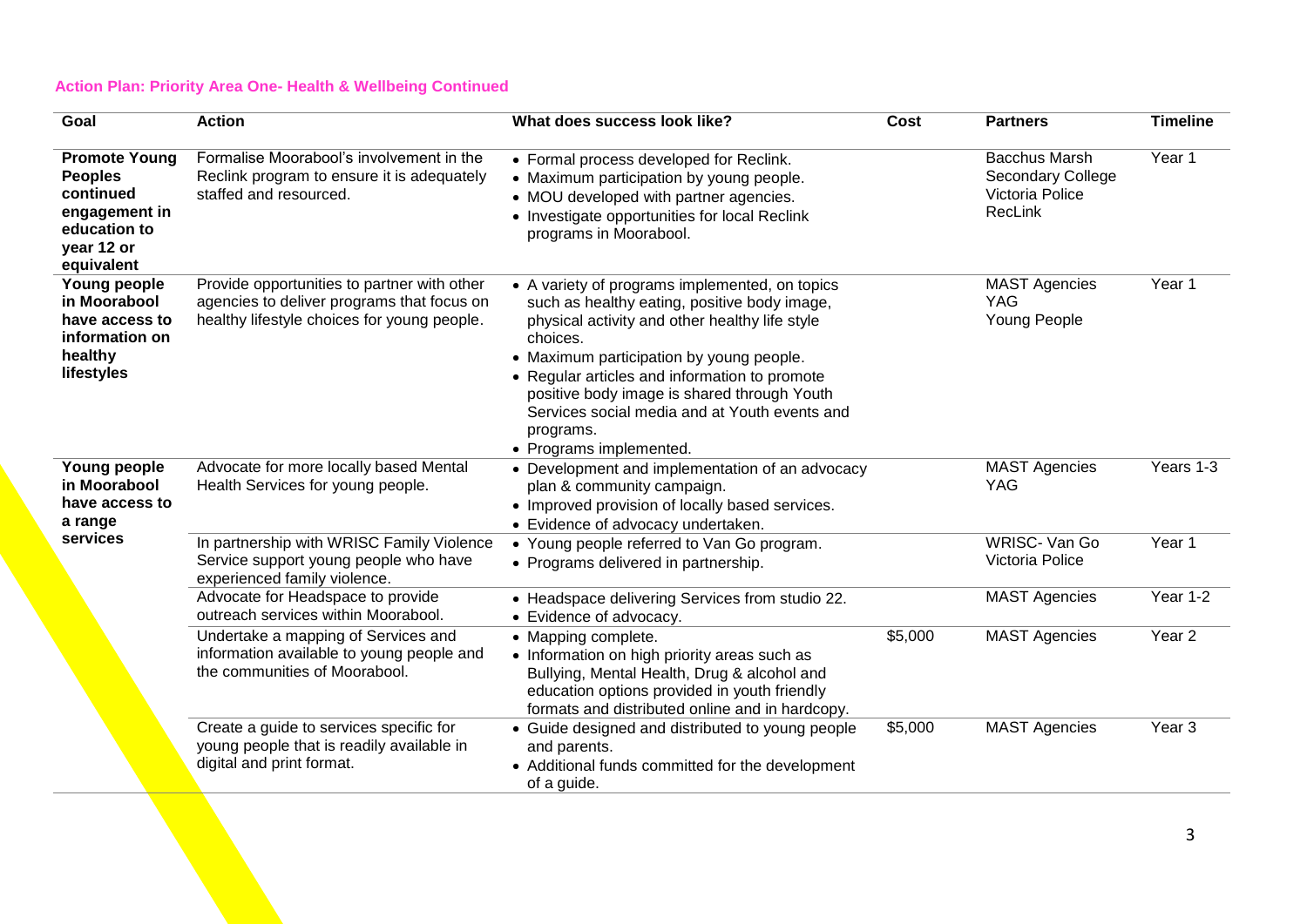| providers to have staff locally based within<br>the Studio 22 Youth Space. |                                          |                      |          |
|----------------------------------------------------------------------------|------------------------------------------|----------------------|----------|
| Develop partnerships with Service                                          | Services operating from the Youth Space. | <b>MAST Agencies</b> | Year 1-3 |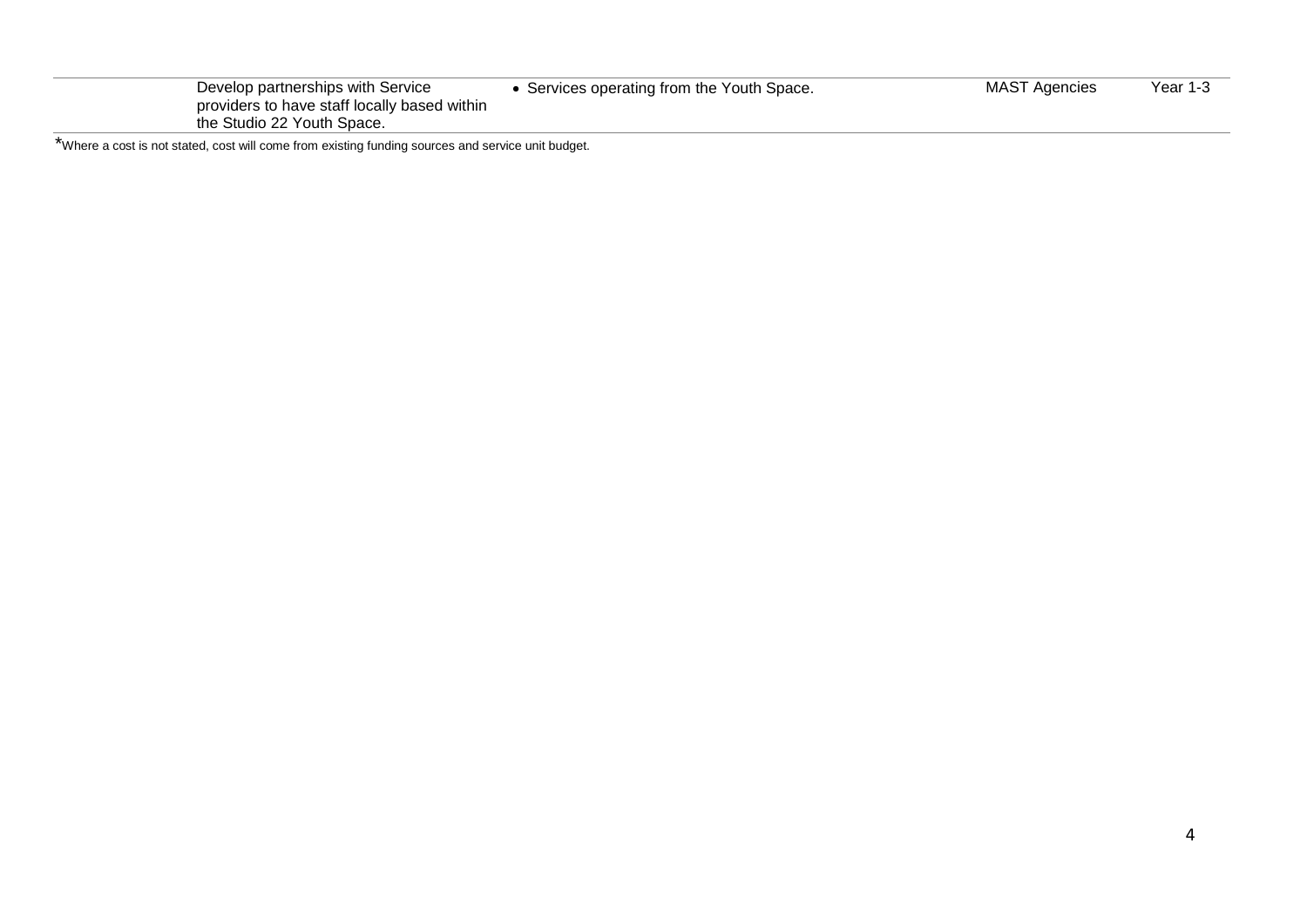# **Action Plan: Priority Area Two- Education, Training and Employment**

| Goal                                                                                                                | <b>Action</b>                                                                                                                                               | What does success look like?                                                                                                                                                                                                                                                                                                                                                                                                                                                                                                                                           | Cost | <b>Partners</b>                                                                                                                                | <b>Timeline</b> |
|---------------------------------------------------------------------------------------------------------------------|-------------------------------------------------------------------------------------------------------------------------------------------------------------|------------------------------------------------------------------------------------------------------------------------------------------------------------------------------------------------------------------------------------------------------------------------------------------------------------------------------------------------------------------------------------------------------------------------------------------------------------------------------------------------------------------------------------------------------------------------|------|------------------------------------------------------------------------------------------------------------------------------------------------|-----------------|
| Young people<br>in Moorabool<br>have access to<br>a range of<br>education and<br>employment<br>and<br>opportunities | Facilitate and promote opportunities for<br>young people to develop job readiness, life<br>skills and job seeking skills.                                   | • A minimum of four workshops provided a year.                                                                                                                                                                                                                                                                                                                                                                                                                                                                                                                         |      | <b>MAST Agencies</b><br><b>HLLEN</b><br><b>Bacchus Marsh</b><br><b>Community College</b><br>Department of<br><b>Education and</b><br>Training  | Year 1-3        |
|                                                                                                                     | Provide education support programs, which<br>assist students to address barriers to<br>education through referrals to support<br>services.                  | • Youth Worker based at Bacchus Marsh<br>Secondary College a minimum of half a day per<br>week.<br>• Sessions provided throughout the year that assist<br>with resume writing and job search skills.<br>• Young people who are identified as disengaging<br>from formal education are assist via referrals for<br>alternative education options.<br>• Increase number of young people completing<br>year 12 or equivalent.<br>• Increased number of opportunities for Victorian<br>Certificate of Applied Learning (VCAL students to<br>undertake community projects). |      | <b>Bacchus Marsh</b><br>Secondary College<br><b>Federation University</b><br><b>HLLEN</b><br>Department of<br><b>Education and</b><br>Training | Year 1-3        |
|                                                                                                                     | Advocate for better transport options, in<br>particular, a direct bus route from Bacchus<br>Marsh to Melton to assist young people<br>accessing employment. | • Improved provision of public transport that<br>enables young people to independently access<br>educational and employment opportunities.<br>• Development and implementation of an advocacy<br>plan & community campaign.<br>• Evidence of advocacy.                                                                                                                                                                                                                                                                                                                 |      | <b>MAST Agencies</b><br>Youth Action Group<br>(YAG)                                                                                            | Year 1-3        |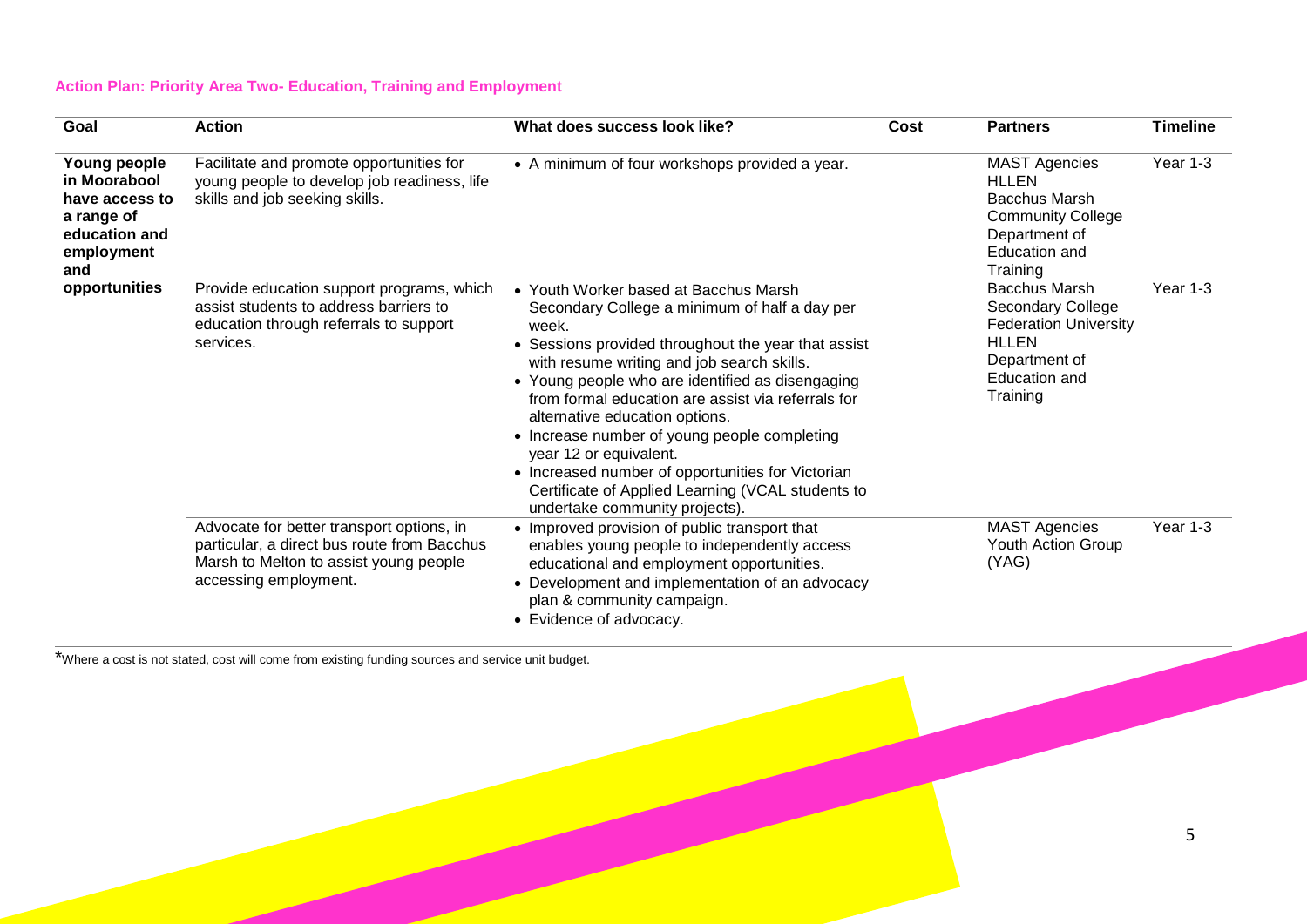#### **Action Plan: Priority Area Two- Education, Training and Employment**

| Goal                                                                                                                                                                                                                          | <b>Action</b>                                                                                                                                                                                                                              | What does success look like?                                                                                                                                                                                                                                                                           | Cost | <b>Partners</b>                                                                                    | <b>Timeline</b>   |
|-------------------------------------------------------------------------------------------------------------------------------------------------------------------------------------------------------------------------------|--------------------------------------------------------------------------------------------------------------------------------------------------------------------------------------------------------------------------------------------|--------------------------------------------------------------------------------------------------------------------------------------------------------------------------------------------------------------------------------------------------------------------------------------------------------|------|----------------------------------------------------------------------------------------------------|-------------------|
| <b>Increase</b><br>collaborative<br>partnerships<br>with education<br>providers, local<br>business and<br>community<br>organisations<br>to enhance the<br>education and<br>employment<br>opportunities<br>for young<br>people | Work with local employers and advocate for<br>employers to take on young people<br>participating in Vocational Education and<br>Training (VET) Structured Workplace<br>learning programs.                                                  | • Young people are provided with structured<br>workplace learning within local communities.<br>• Development and implementation of an advocacy<br>plan & community campaign.<br>• Moorabool Shire Council will take a minimum of 5<br>VET students for each year for structured<br>workplace learning. |      | <b>Highland Local</b><br>Learning and<br><b>Employment Network</b><br>(HLLEN)                      | Year 1-3          |
|                                                                                                                                                                                                                               | Participate in the Central Highlands Child &<br>Youth Partnership "Moorabool Learning<br>Matters" place based collaborative initiative<br>focusing on improving engagement and<br>retention in education in the Bacchus Marsh<br>area.     | · Identified Actions Completed.                                                                                                                                                                                                                                                                        |      | Department of<br>Education and<br>Training<br>Department of Health<br>and Human Services           | Year 1-3          |
|                                                                                                                                                                                                                               | Advocate for increased training,<br>apprenticeships, traineeships and<br>employment opportunities for young people<br>by targeting local business, industries &<br>employers to engage young people in<br>employment and training program. | • Sufficient training and employment opportunities<br>are provided in Moorabool for young people.<br>• Development and implementation of an advocacy<br>plan & community campaign.<br>• Evidence of advocacy undertaken.                                                                               |      | Department of<br>Education and<br>Training<br><b>Local Business</b><br><b>HLLEN</b>                | Year 2-3          |
|                                                                                                                                                                                                                               | Provide opportunities for student<br>placement, work experience and<br>volunteering opportunities for young people.                                                                                                                        | • Moorabool Shire Council will take a minimum of 2<br>work experience students for each year.<br>• Moorabool Shire Council will take a minimum of 3<br>university/TAFE students under the age of 25<br>years for each year for placement.                                                              |      |                                                                                                    | Year 2-3          |
|                                                                                                                                                                                                                               | In partnership with local schools, improve<br>student's transition from primary to<br>secondary school.                                                                                                                                    | • Review current transition arrangements for young<br>people attending secondary college in Moorabool.<br>• Formalise transition program for grade 6 children.                                                                                                                                         |      | <b>MAST</b><br>Primary Schools in<br>Moorabool<br><b>Bacchus Marsh</b><br><b>Secondary College</b> | Year <sub>2</sub> |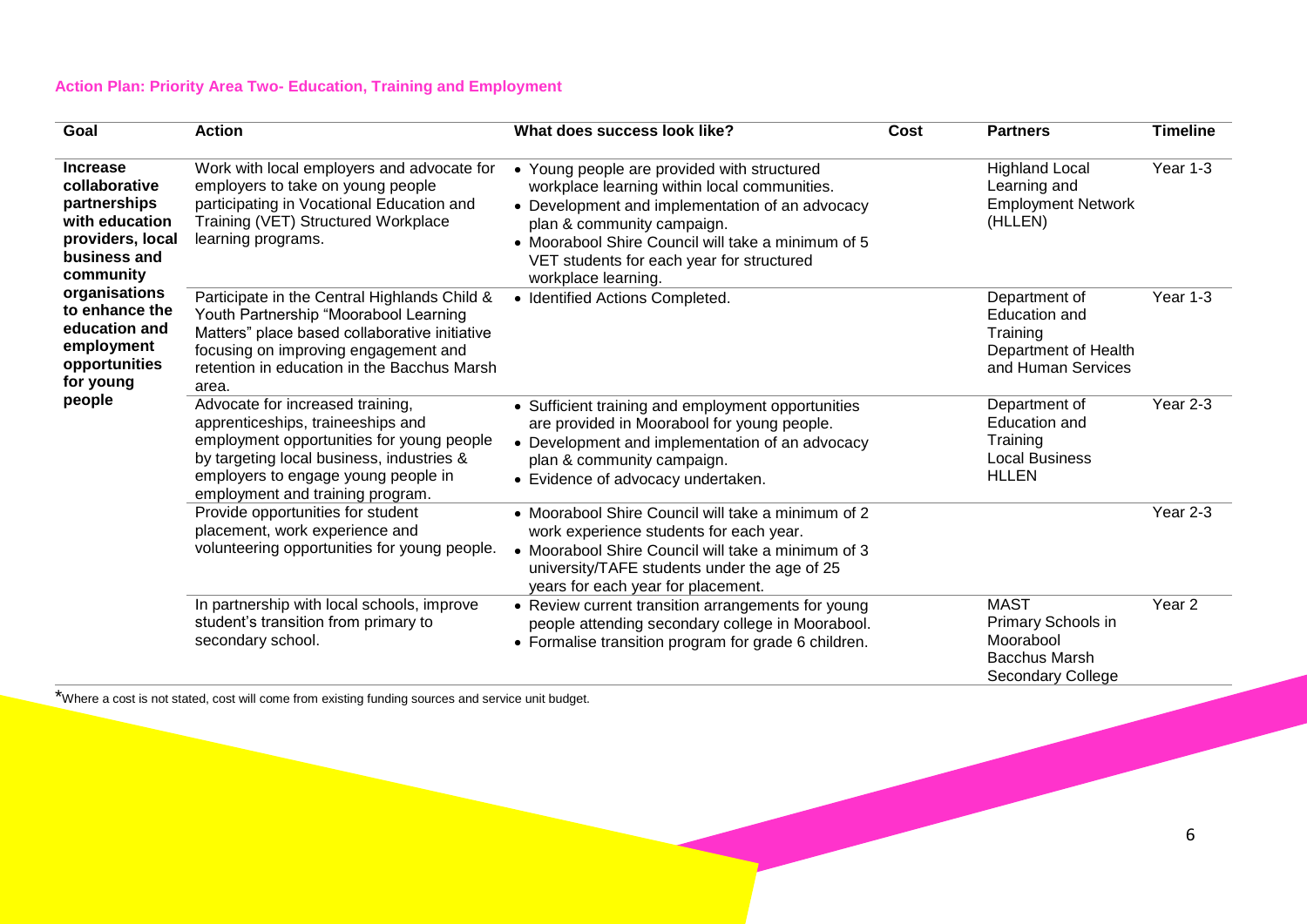# **Action Plan: Priority Area Two- Education, Training and Employment**

| Goal                                                                      | <b>Action</b>                                                                                                              | What does success look like?                                                                                                                                                     | Cost                                                  | <b>Partners</b>                                                        | <b>Timeline</b> |
|---------------------------------------------------------------------------|----------------------------------------------------------------------------------------------------------------------------|----------------------------------------------------------------------------------------------------------------------------------------------------------------------------------|-------------------------------------------------------|------------------------------------------------------------------------|-----------------|
| <b>Increase</b><br>opportunities<br>for young<br>people to<br>develop new | Deliver the full Western Bulldogs<br>Leadership Program, targeting young<br>people aged 14-16 years, beyond pilot<br>year. | • Additional funding provided to deliver the full<br>program of fortnightly workshops.<br>• Increased number of local businesses<br>involvement in program.                      | \$25,000<br>& contributions<br>from local<br>business | <b>Local Business</b><br><b>Western Bulldogs</b><br>Leadership Program | Year 2          |
| skills                                                                    | Provide leadership sessions for secondary<br>school aged young people.                                                     | • Minimum of four workshops in schools per year at<br>secondary schools or alternative education<br>settings.<br>• Minimum of two workshops provided per year<br>from studio 22. | Within<br>current<br>grant and<br>funding             | <b>MAST Agencies</b>                                                   | Year 2          |
|                                                                           | Provide leadership workshops for young<br>people aged 18-24 years.                                                         | • At least one workshop provided each year.                                                                                                                                      | Within<br>current<br>grant and<br>funding             | <b>MAST Agencies</b>                                                   | Year 2-3        |

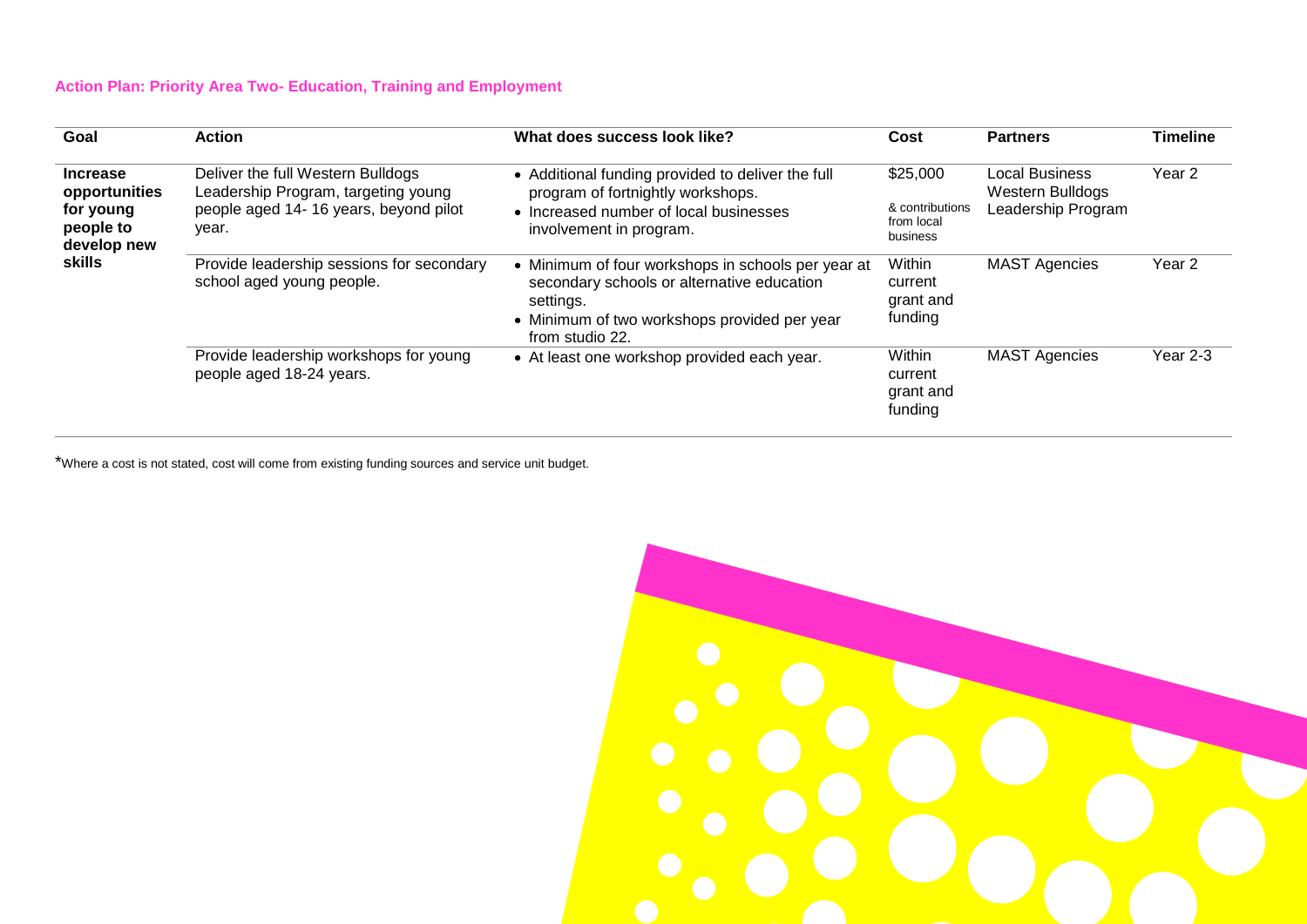# **Action Plan: Priority Area Three- Connection and Participation**

| Goal                                                                                                                       | <b>Action</b>                                                                                                                                                                                      | What does success look like?                                                                                                   | Cost    | <b>Partners</b>                     | <b>Timeline</b>   |
|----------------------------------------------------------------------------------------------------------------------------|----------------------------------------------------------------------------------------------------------------------------------------------------------------------------------------------------|--------------------------------------------------------------------------------------------------------------------------------|---------|-------------------------------------|-------------------|
| <b>Provide</b><br>opportunities<br>for young<br>people to have<br>their say                                                | Facilitate an annual youth forum.                                                                                                                                                                  | Maximum attendance at the youth forum.<br>Positive feedback from young people.<br>• Funds committed for an annual youth forum. | \$3,000 | <b>YAG</b>                          | Year 2-3          |
|                                                                                                                            | Support the Youth Action Group to apply for<br>grants to attract funds to the municipality to<br>meet actions outlined in the Youth Strategy.                                                      | • YAG successful in obtaining grants.                                                                                          |         | YAG                                 | Year <sub>3</sub> |
|                                                                                                                            | Review the Youth Charter and increase<br>connections between Councillors, young<br>people and the community.                                                                                       | • Youth Charter reviewed.                                                                                                      |         | <b>MAST</b><br><b>YAG</b><br>FReeZA | Year 2            |
| <b>Promote</b><br>young people<br>as valuable<br>citizens who<br>make a<br>positive<br>contribution to<br>the<br>Community | Promote a positive image of young people<br>through social media and print media.                                                                                                                  | • Positive media attention in relation to young<br>people and their contribution to the Community.                             |         | <b>MAST Agencies</b>                | Year 1-3          |
|                                                                                                                            | Review the Moorabool Youth Awards.                                                                                                                                                                 | • Review of awards completed and presented to<br>Council for endorsement.                                                      |         | <b>YAG</b>                          | Year 1            |
|                                                                                                                            | Facilitate opportunities for young people<br>and older people to learn from each other<br>through exchange of skills, knowledge and<br>ideas.                                                      | • A minimum of two cross generational<br>opportunities provided each year.                                                     |         | <b>YAG</b><br><b>Active Aging</b>   | Year <sub>2</sub> |
|                                                                                                                            | Review Council's Community Engagement<br>Framework to include specific reference to<br>consulting with young people and the YAG<br>to support active engagement of young<br>people across Council. | Engagement framework includes specific<br>engagement with the youth action group and<br>young people.                          |         |                                     | Year <sub>3</sub> |

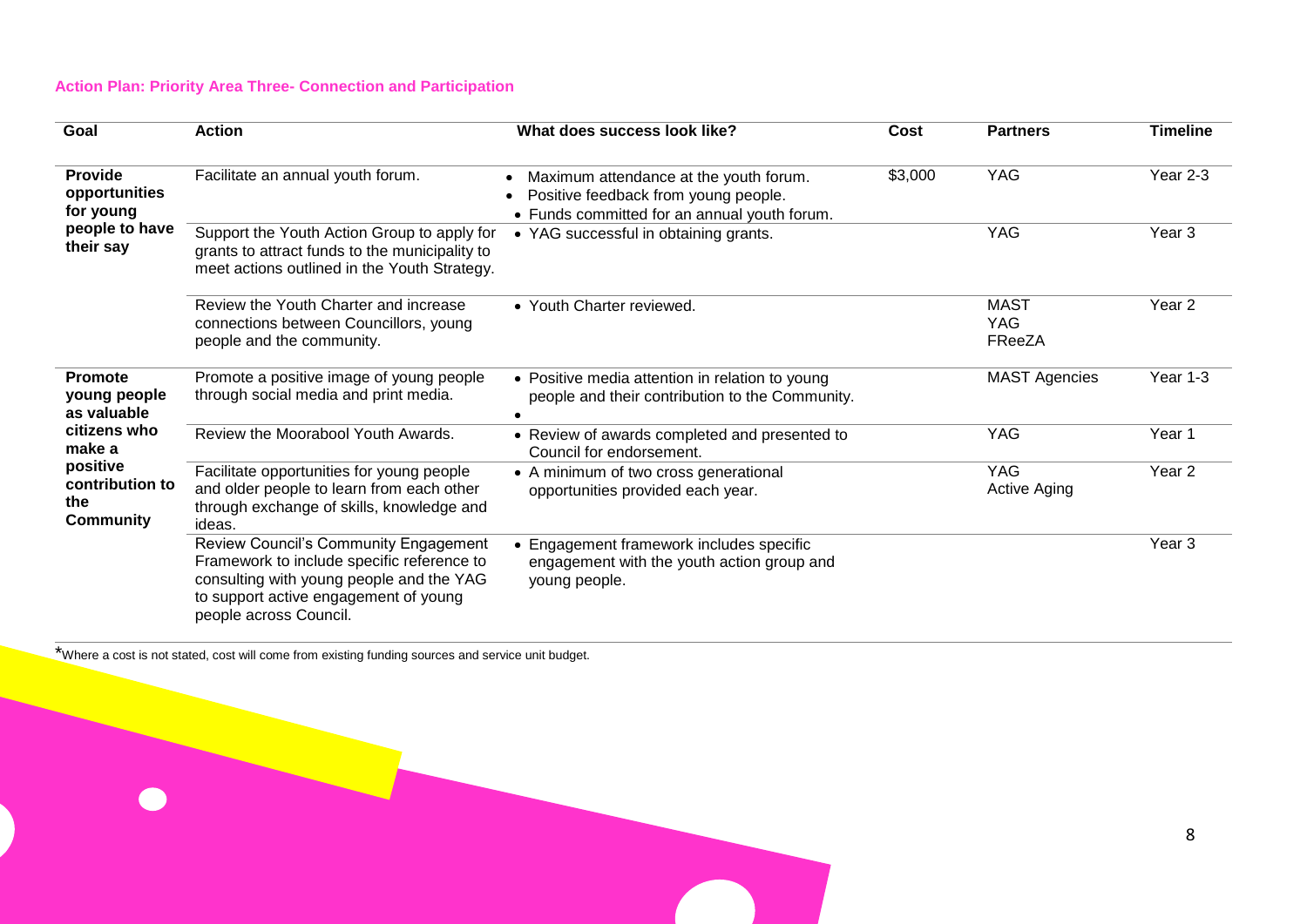#### **Action Plan: Priority Area Three- Connection and Participation**

| Goal                                                            | <b>Action</b>                                                                                                                                                                                                                              | What does success look like?                                                                                                                                                                                                                                                          | Cost     | <b>Partners</b>                                                            | <b>Timeline</b>   |
|-----------------------------------------------------------------|--------------------------------------------------------------------------------------------------------------------------------------------------------------------------------------------------------------------------------------------|---------------------------------------------------------------------------------------------------------------------------------------------------------------------------------------------------------------------------------------------------------------------------------------|----------|----------------------------------------------------------------------------|-------------------|
| Spaces are<br>inclusive, safe<br>and welcoming<br>for all young | Display the Aboriginal, Torres Straight<br>Islander and Rainbow Flag at youth sites<br>and all youth events.                                                                                                                               | • Flags purchased and on display at events and<br>programs.                                                                                                                                                                                                                           |          | FreeZA Committee<br>Youth Action Group                                     | Year 1-3          |
| people, from all<br>backgrounds,<br>cultures and<br>abilities.  | Undertake a Masterplan including concept<br>and cost plan for a youth space at Rotary<br>Park, including the Andy Arnold Facility.                                                                                                         | • Master Plan funded through Council budget<br>process.<br>• Master Plan completed and endorsed by Council.                                                                                                                                                                           | \$50,000 | Youth Action Group<br><b>MAST Agencies</b>                                 | Year 2-3          |
|                                                                 | Prepare a concept plan and costings for the<br>Youth Space at the Andy Arnold Centre<br>/Rotary Park precinct.                                                                                                                             | • Concept plan funded through Council budget<br>process.<br>• Concept plan completed and endorsed by<br>Council.                                                                                                                                                                      |          | Youth Action Group<br><b>MAST Agencies</b>                                 | Year <sub>3</sub> |
|                                                                 | Support and empower young people to self-<br>advocate for resources to ensure that areas<br>they enjoy such as Rotary Park, Ballan<br>Skate Park, the libraries and studio 22 are<br>appealing and safe, youth friendly<br>community space | Young people successful in obtaining community<br>support and/or grants.<br>• Young people's ideas and suggestions are valued<br>and where possible implemented.<br>• Where young people's ideas are not able to be<br>accommodated they are provided with feedback<br>and reasoning. |          | Youth Action Group<br><b>Federation University</b><br><b>MAST Agencies</b> | Year 2-3          |